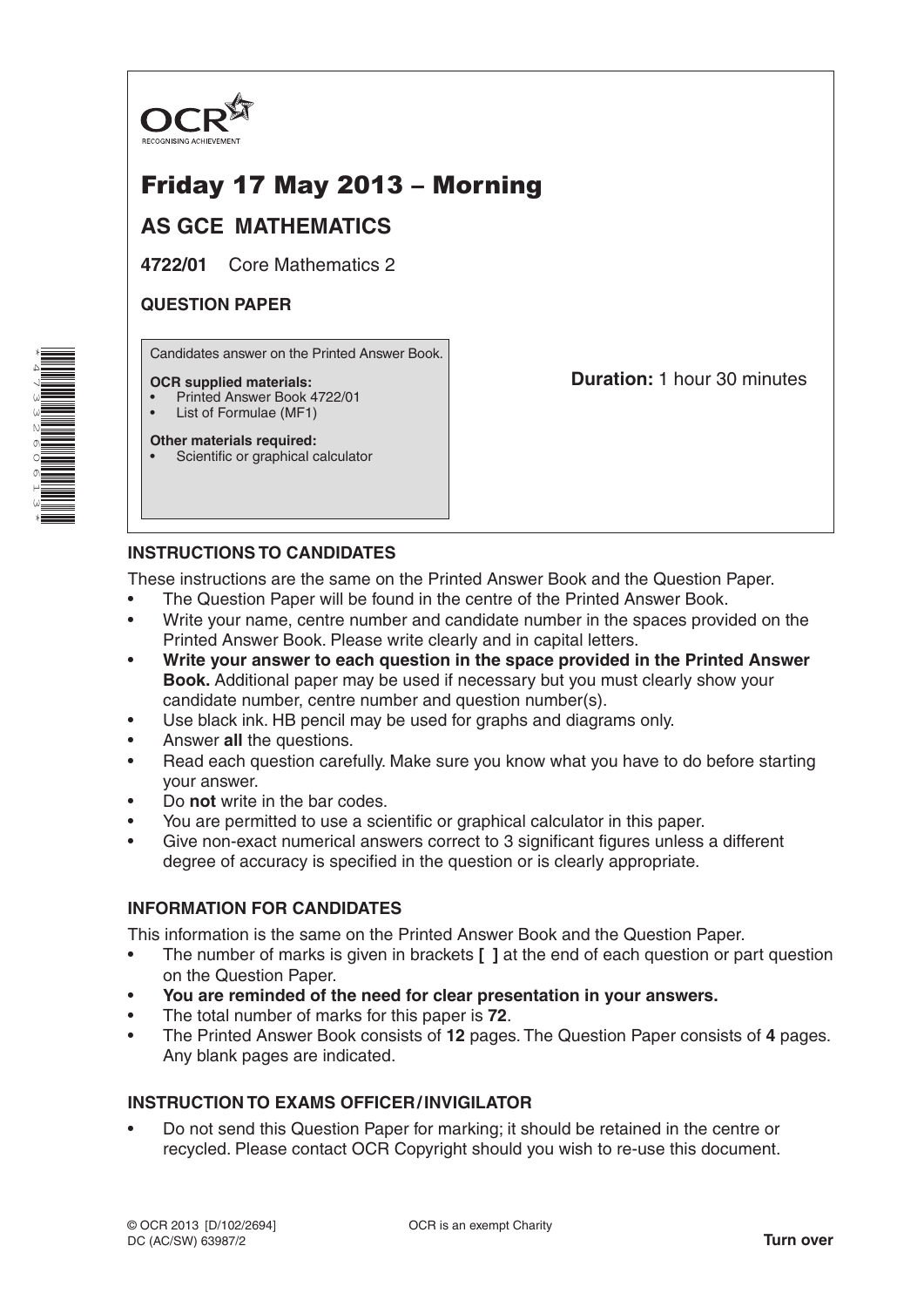**2**

**1**  Use the trapezium rule, with 3 strips each of width 2, to estimate the value of

$$
\int_{5}^{11} \frac{8}{x} \, \mathrm{d}x \,. \tag{4}
$$

**2** Solve each of the following equations, for  $0^\circ \le x \le 360^\circ$ .

(i) 
$$
\sin \frac{1}{2}x = 0.8
$$
 [3]

**(ii)**  $\sin x = 3 \cos x$  [3]

**3** (i) Find and simplify the first three terms in the expansion of  $(2 + 5x)^6$  in ascending powers of *x*. [4]

(ii) In the expansion of  $(3 + cx)^2(2 + 5x)^6$ , the coefficient of *x* is 4416. Find the value of *c*. [3]

4 (a) Find 
$$
|(5x^3 - 6x + 1)dx
$$
. [3]

**(b)** (i) Find  $\int 24x^{-3}dx$ . [2]

(ii) Given that 
$$
\int_{a}^{\infty} 24x^{-3} dx = 3
$$
, find the value of the positive constant *a*. [3]





The diagram shows a sector *BAC* of a circle with centre *A* and radius 16 cm. The angle *BAC* is 0.8 radians. The length *AD* is 7 cm.

- **(i)**  Find the area of the region *BDC*. **[4]**
- **(ii)** Find the perimeter of the region *BDC*. **[4]**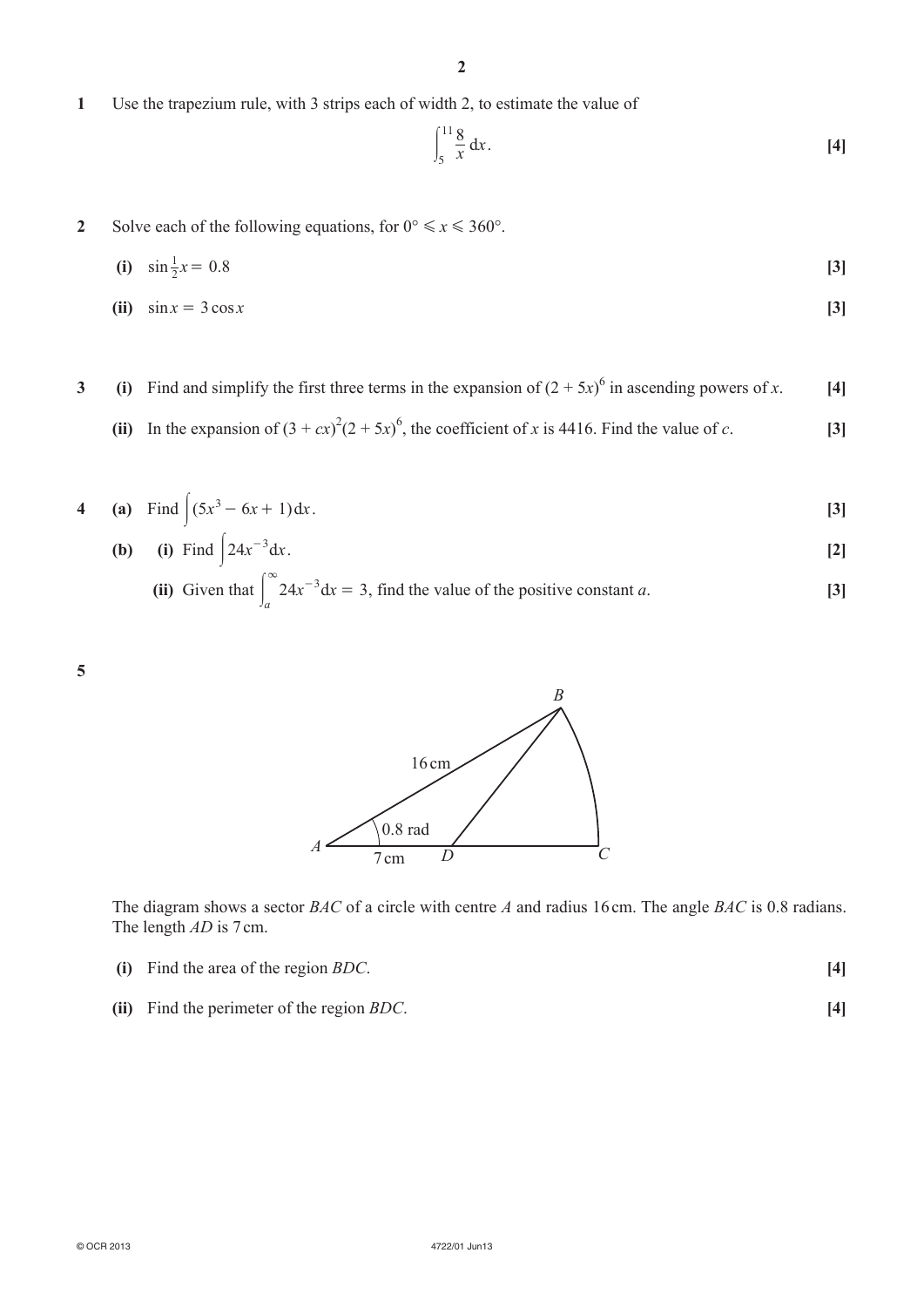- **6**  Sarah is carrying out a series of experiments which involve using increasing amounts of a chemical. In the first experiment she uses 6g of the chemical and in the second experiment she uses 7.8g of the chemical.
	- **(i)**  Given that the amounts of the chemical used form an arithmetic progression, find the total amount of chemical used in the first 30 experiments. **[3]**
	- **(ii)** Instead it is given that the amounts of the chemical used form a geometric progression. Sarah has a total of 1800g of the chemical available. Show that *N*, the greatest number of experiments possible, satisfies the inequality

$$
1.3^N \le 91,
$$

and use logarithms to calculate the value of *N*. **[6]**





The diagram shows the curve  $y = x^{\frac{3}{2}} - 1$ , which crosses the *x*-axis at (1, 0), and the tangent to the curve at the point  $(4, 7)$ .

(i) Show that 
$$
\int_{1}^{4} (x^{\frac{3}{2}} - 1) dx = 9\frac{2}{5}
$$
. [4]

**(ii)** Hence find the exact area of the shaded region enclosed by the curve, the tangent and the *x*-axis. **[5]**